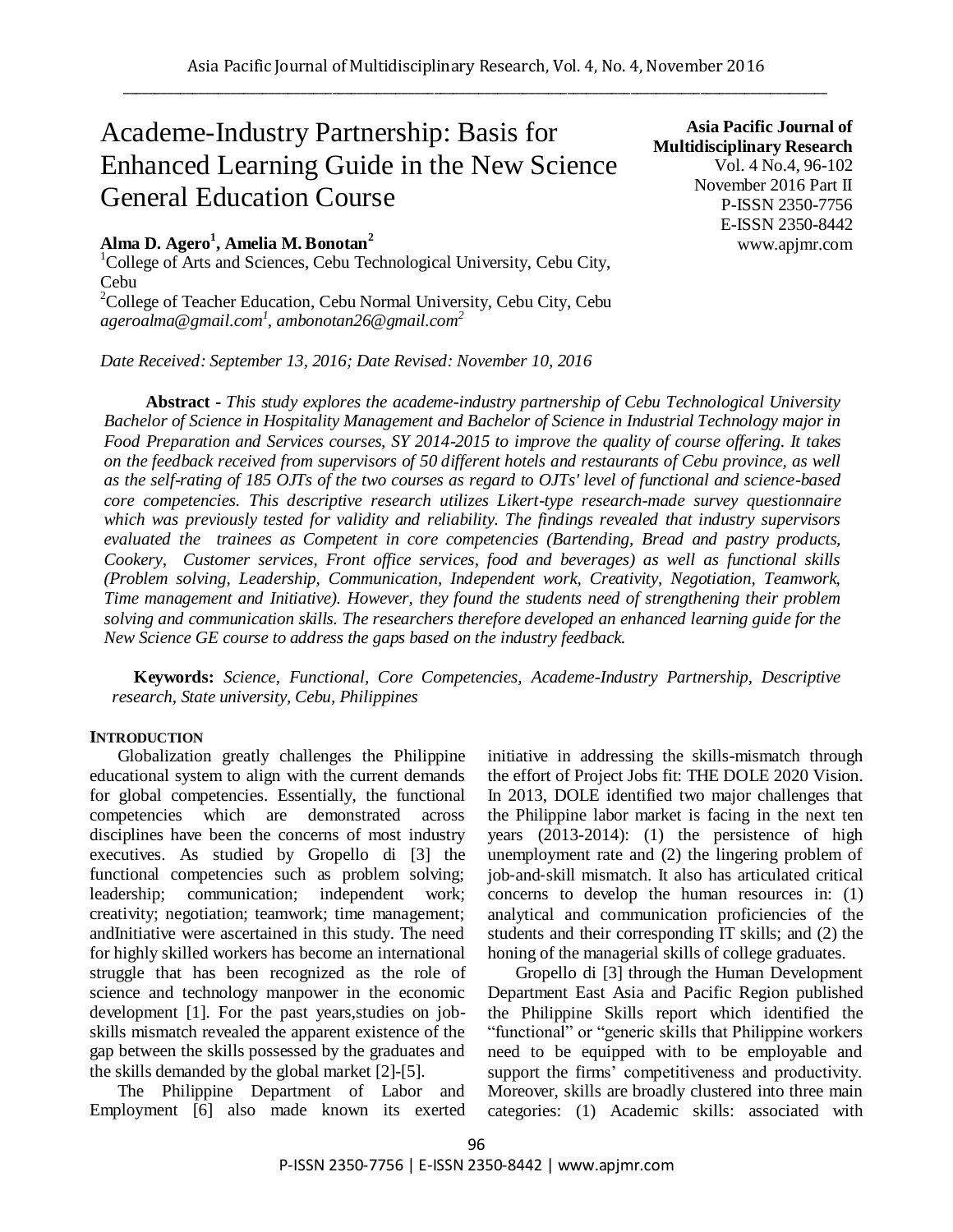subject areas (Math, Literacy, English) andgenerally measured through standardized scores; (2) Generic skills: broader set of skills transferable across jobs generallyincluding thinking (critical and creative thinking, problem solving), behavioral(typically communication, organization, teamwork, and leadership skills) and computingskills.(3) Job-specific (or technical) skills associated with one's profession, which are generally a mix of specific knowledge and skills to perform jobs.

Moreover, along with the actual survey conducted to managers and directors, right personnel for production, administrative and sales staff, the most important key core skills based on rank are identified as problem solving, leadership, communication, independent work, creativity, negotiation, team work, literacy, time management, initiative, Math, writing, language, and computer skills which are manifested across occupations[3]. Furthermore, the same study revealed that problem solving is the most notable skill that needs to be contained within the curriculum of Food and Natural Resources at the University of Missouri, Columbia [7].

However, missing in the literature are the studies on how academic institutions addressed this job-skills mismatch. This prompts the researchers to conduct a study to address this gap of knowledge and competencies and broaden the literature on strategies to bridge the gap between industry skills requirements and curricular offerings of higher educational institutions.[The OJT program of the institution enhances the acquisition of learning skills and knowledge of the students which are beneficial for future employment which contributes to the full participation in country's economic mobility. Furthermore, this study is designed to help students improve academic competence and develop employability skills specifically to science related course offerings of the institution.

This study is anchored on the philosophy of Outcome-Based Education. "OBE proposes for higher levels of achievement from restructuring the system around desirable students' outcomes which highlights the knowledge on how it is applied in real life setting rather than concentrating simply on abstract bits of information" [8]. On the other hand, the Philippine Commission on Higher Education (CHED) on its mandate that "CHED is committed to develop competency-based learning standards that comply with existing international standards (i.e. Outcomebased education) to achieve quality and enable an effective integration of the intellectual discipline, ethos and values associated with liberal education [9]. This means that characterizing educational outcomes, it must be in the nature of actions and specific performances that express the context of knowledge, idea, and information. [The learning guide heightens and substantiates the course design intended to enhance the students' competencies specifically on problem solving as apparently indicated from the research results. Enframing learning activities that reflect the real world of science and technology in society in interwoven along with the active participation of students in the classroom meaningfully enrich students' competencies. Furthermore, the learning guide incorporates the fundamentals, characteristics, historical outlook, current issues of science, technology and society and how the advances of science and technology affect human society including political, economic, ethical, social and cultural.

This study specifically focuses on the assessment of On-the-Job Trainees' level of competencies for both functional and core competencies as assessed by industry supervisors and OJTs themselves. The assessments conducted limits to OJTs enrolled in science related courses from a State University. The competencies possessed by the respondents may also differ from other OJTs in other State Universities which is beyond the scope of this study.

# **OBJECTIVES OF THE STUDY**

This study ascertains the Cebu Technological University-Main Campus (CTU-MC) OJT's level of competencies as assessed in the academe and in the industry as well as the underlying implication to science education. Specifically, this study determines the following: (1) OJT's level of competencies as rated by the supervisors and by the students themselves in the following functional competencies: as to :problem solving; leadership; communication; independent work; creativity; negotiation; teamwork; time management; Initiative; (2) OJT's level of core competencies along with : bartending bread and pastry products; cookery; customer services; front office services; and food and beverages.

# **METHODS**

The study utilized the descriptive research design using researcher-made Likert-type survey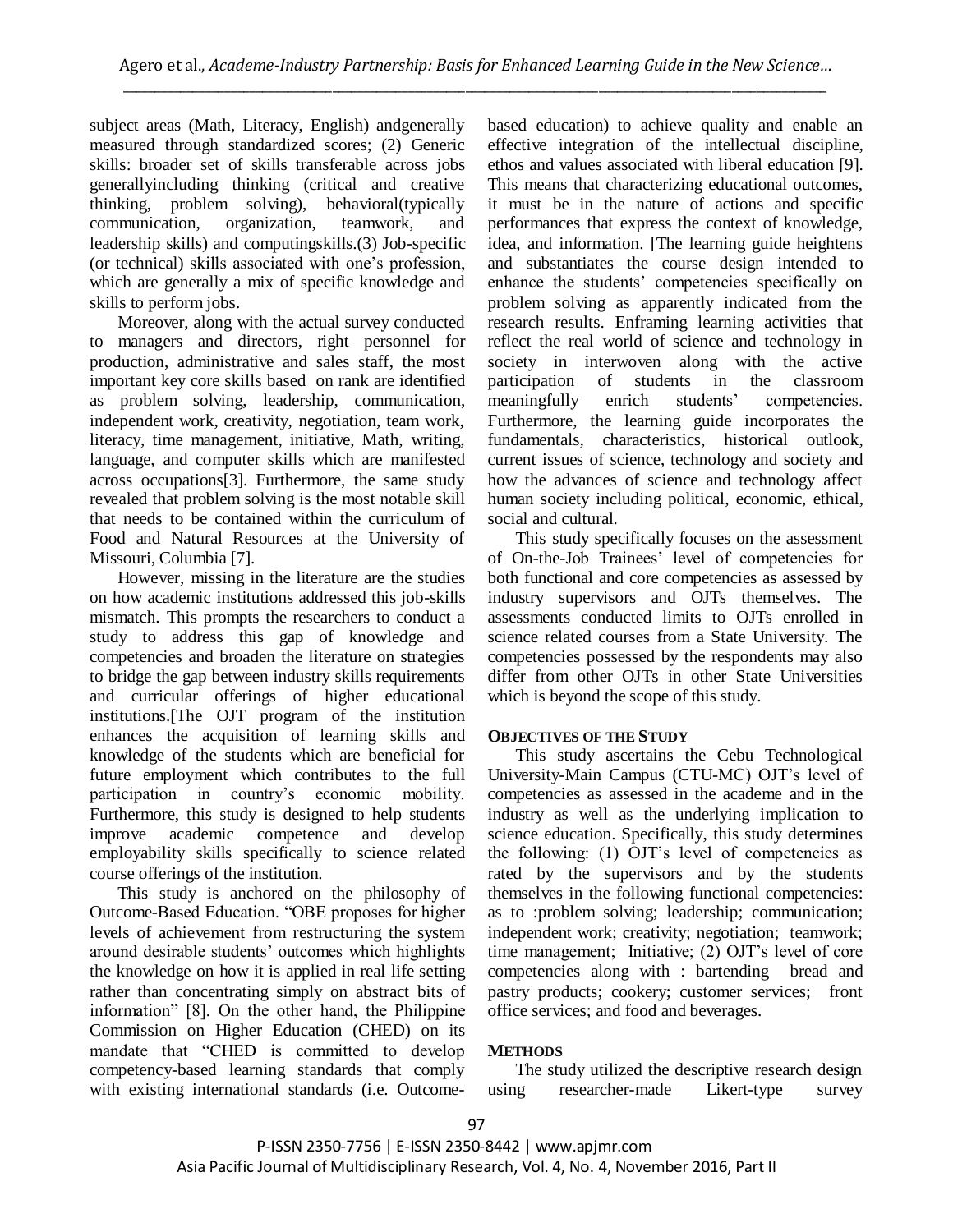questionnaire which was tested for validity and reliability in the course of pilot testing in Cebu Technological University-Danao Campus (CTU-Danao). The content validity of the research instrument was established by a panel of experts from selected panel committee members and industry supervisors during the pilot testing. A Cronbach's statistic technique utilizing the Statistical Package for Social Science (SPSS) software was used to test for reliability. A Cronbach alpha of 0.98 was found from the pilot test signifying that the research instrument was reliable with high degree of internal consistency.

The research respondents of this study were the OJTs for SY 2014-2015 of the two science related course offerings of CTU- Main such as the Bachelor of Science in Hospitality Management (BSHM) and Bachelor of Science in Industrial Technology Major in Food Preparations and Services (BSIT). Likewise, the corresponding immediate supervisors of the On-the-Job Trainees (OJT) in the hotels or resorts where they were deployed served also as the respondents. Table 1 shows the summary of the respondents included in the study.

## **Table 1. Sampling Data**

| Respondents  |             | Total      | Target | No. of      | Retrieval |  |
|--------------|-------------|------------|--------|-------------|-----------|--|
|              |             | Population | Sample | Respondents | Rate      |  |
|              |             |            | Size   |             |           |  |
| <b>OJTs</b>  | <b>BSMH</b> | 180        | 100    | 89          | 89.00 %   |  |
|              | <b>BSIT</b> | 39         | 35     | 32          | 91.43 %   |  |
| Supervisors  |             | 62         | 50     | 48          | 90.00 %   |  |
| <b>Total</b> |             | 281        | 185    | 169         | 91.35 %   |  |
|              |             |            |        |             |           |  |

This study observes the ethical considerations that were needed for the conduct of this research through keeping confidentiality and anonymity of the details of the respondents, and seeking consent from the concerned administrators and personnel. The study went through the following steps: First, the researcher made a request letter for the conduct of study addressed to the Cebu Technological University President for approval. Then the pilot testing of the researcher-made questionnaire which was administered in Cebu Technological University - Danao Campus to determine its reliability and validity, and feedback for fine-tuning before administering for the proper study. Then, selection of the OJT respondents was determined from the official list of enrolled Bachelor of Science in Hospitality Management OJTs released by the Office of Student Assistance Office (SAO). Seventy (70) OJTs from 90 OJTs officially enrolled in Cebu Technological

University (CTU)-Danao Campus were requested to rate the research-made questionnaire. Likewise, 15 questionnaires were handed personally to the 15 identified immediate supervisors out from 23 hotel companies.

With the good results of the pilot testing, she then finalized the instrument of the research. The gathering of research data were conducted in the Cebu Technological University (CTU)-Main Campus from the responses of Bachelor of Science in Hospitality Management and Bachelor of Science in Industrial Technology major in Food Preparations and Preparations OJTs. One hundred twenty-one (121) OJT respondents were given the questionnaires out of total population of 219. Likewise, 48 identified company OJT's immediate supervisor were given with the questionnaires for the competency rating. After all the data were gathered, these were analyzed and interpreted using Statistical Package for Social Sciences (SPSS) software and Microsoft Excel Statistical Pack.

Based on the result of this study the educational initiative in the form of enhanced learning guide for science, technology and society was formulated intended for the improvement of BSHM and BSIT-Food Preparation and Services students' competencies using the Outcome-Based Education (OBE) from the CMO 46 framework.

# **RESULTS AND DISCUSSION**

# *On-the-Job Trainees' (OJT'S) Level of Functional Skills*

OJT's functional skills include: problem solving, leadership, communication, independent work, creativity, negotiation, teamwork, time management, and initiative. The Table 2 shows the summary of OJTs functional competencies as rated by OJT themselves and by supervisors. It includes the average mean per competency, standard deviation values, and the overall mean with the corresponding level of competency.

The Table reveals the ratings made by supervisors for OJT's level of competency for the nine functional skills are lower compared to OJT's self-rating. This implies that the OJT's actual range of knowledge and competencies developed as perceived by the supervisors are not as high as those of the OJT's perceptions of themselves.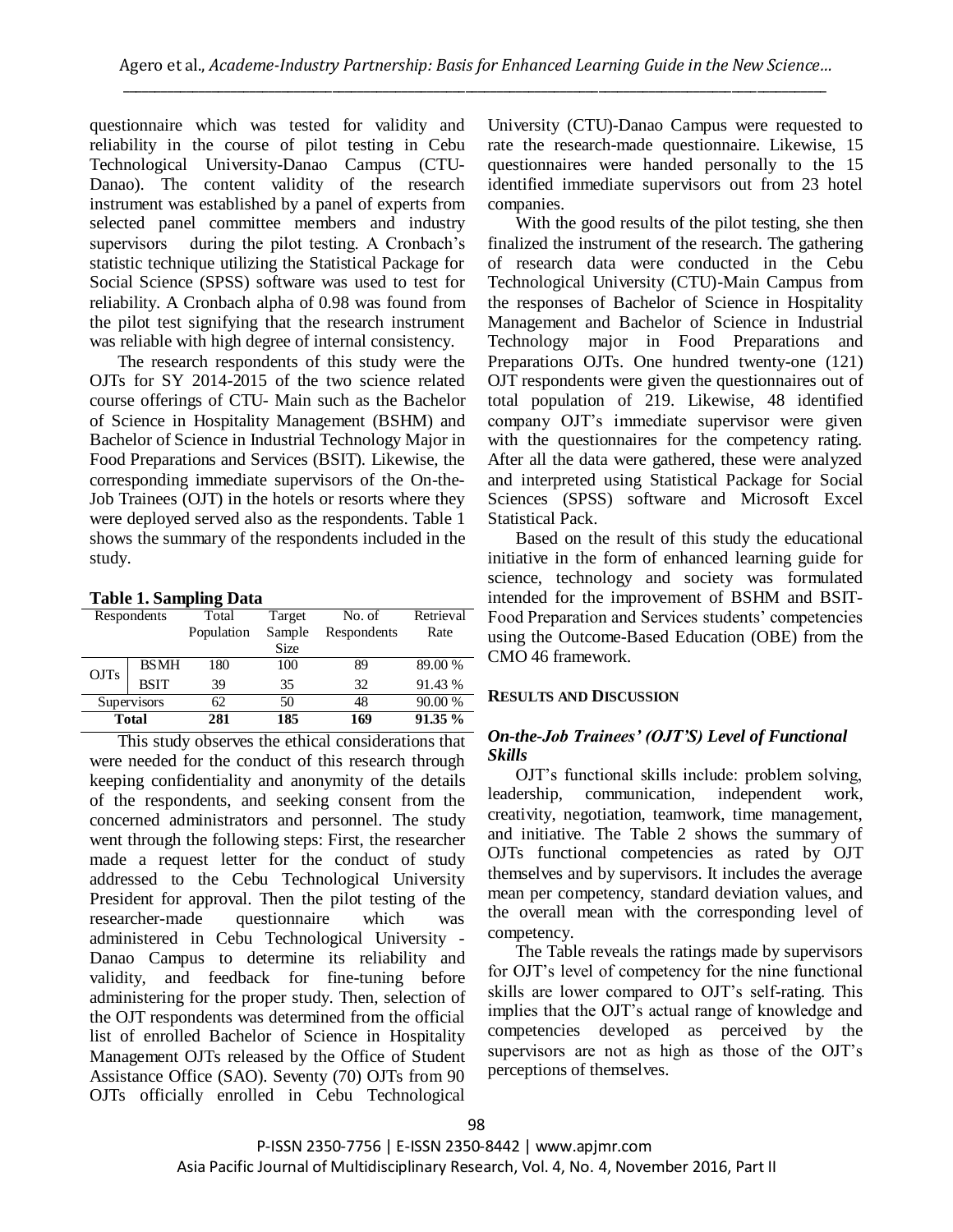| <b>Table 2. Summary 01 OJ 18 Functional Competencies</b> |             |                                         |      |                   |                            |           |  |
|----------------------------------------------------------|-------------|-----------------------------------------|------|-------------------|----------------------------|-----------|--|
| <b>Functional</b>                                        |             | <b>Student-Trainees</b>                 |      | <b>Supervisor</b> |                            |           |  |
| <b>Competencies</b>                                      | <b>Mean</b> | <b>SD</b><br><b>Level of Competency</b> |      | <b>Mean</b>       | <b>Level of Competency</b> | <b>SD</b> |  |
| Problem Solving                                          | 4.13        | <b>Highly Competent</b>                 | 0.73 | 3.37              | Competent                  | 0.68      |  |
| Leadership                                               | 4.25        | Very Highly Competent                   | 0.66 | 3.49              | <b>Highly Competent</b>    | 0.85      |  |
| Communication                                            | 4.22        | Very Highly Competent                   | 0.65 | 3.46              | <b>Highly Competent</b>    | 0.75      |  |
| Independent Work                                         | 4.30        | Very Highly Competent                   | 0.65 | 3.78              | <b>Highly Competent</b>    | 0.76      |  |
| Creativity                                               | 4.30        | Very Highly Competent                   | 0.68 | 3.45              | <b>Highly Competent</b>    | 0.76      |  |
| Negotiating                                              | 4.18        | Highly<br>0.69                          |      | 3.49              | <b>Highly Competent</b>    | 0.71      |  |
|                                                          |             | Competent                               |      |                   |                            |           |  |
| <b>Teamwork</b>                                          | 4.36        | Very Highly Competent                   | 0.63 | 3.86              | <b>Highly Competent</b>    | 0.77      |  |
| Time Management                                          | 4.25        | Very Highly Competent                   | 0.64 | 3.62              | <b>Highly Competent</b>    | 0.77      |  |
| Initiative                                               | 4.35        | Very Highly Competent                   | 0.59 | 3.75              | <b>Highly Competent</b>    | 0.74      |  |
| <b>Overall</b>                                           | 4.26        | <b>Very Highly Competent</b>            |      | 3.58              | <b>Highly Competent</b>    |           |  |

|  | Table 2. Summary of OJTs' Functional Competencies |  |
|--|---------------------------------------------------|--|
|--|---------------------------------------------------|--|

This result agrees with the study conducted by Donina [10] to tourism and hospitality management graduates' employability skills as rated by both employers and graduates themselves in which employer's rating is lower than graduate's self-rating. This trend according to the study might be explained by the graduates' insufficient work experience which did not enable them thoroughly evaluate their skill level. It could also be traced to an individual's unconscious biases of himself/herself.

On the competencies with at least Highly Competent rating, the Table depicts the following skills, namely initiative, independent work, leadership, time management, communication, and negotiating. These ratings can be attributed to the fact made by supervisor's remarks on OJT's strong points which are most often mentioned in the instruments that OJTs are willing to help and cooperate, able to get along with others, can work with less supervision, motivated and self-driven workers. These observations do not affirm with the claims made by Handel [2], Gropello di[3] OECD [4], and ILO [5] that graduates most often do not possess the needed skills required by present labor market.

As to the least functional competency level, problem solving shows the least mean value from both OJTs' and supervisors' rating. This could be possibly due to lack of proper approach on how to solve problems in the workplace. In addition, problem solving skills was the only functional skills appeared as weak points as assessed by the supervisor.

Comparably, in the study of Robinson revealed that problem solving skill is seen as the most needed skill among the graduates of Foods in University of Missouri, Columbia [7]. It can be construed that OJTs probably were not subjected to problem solving proper exposure in their studies. According to Dehaan, problem solving skill can be enriched through explicit creativity instruction in science classes[11]. Hence, the OJTs were probably not exposed to a good and creative instruction experience in their science classes.

## **On-the-Job Trainees' Level of Core Competencies (TESDA NC II)**

OJTs' core competencies include: bartending, bread and pastry products, cookery, customer service, front office service, food and beverages. However, the basic and common competencies are integrated and interwoven among the core competencies. Moreover, taking into account the interconnection of the core competencies to science education, three of the unit competencies across all basic and common competencies are considered as part of the implications of the core competency levels of OJTs. These are the following; practicing occupational and safety procedures, observing workplace hygiene procedures, and performing workplace and safety practices [12].

Table 3 summarizes the OJTs' level of core competencies as rated by both respondents. It also includes the average mean values, standard deviations and corresponding level of competency.

On the other hand, the core competency with lowest mean value is bartending as rated by both respondents. This can be attributed to the lack of exposures of OJT in such area. According to selected supervisors asked, most often supervisor assigned regular employees to the said area. Moreover, supervisor's observation that OJT's knowledge and skills in wine mixing need more enhancements might as well validate the lower rating made by supervisor.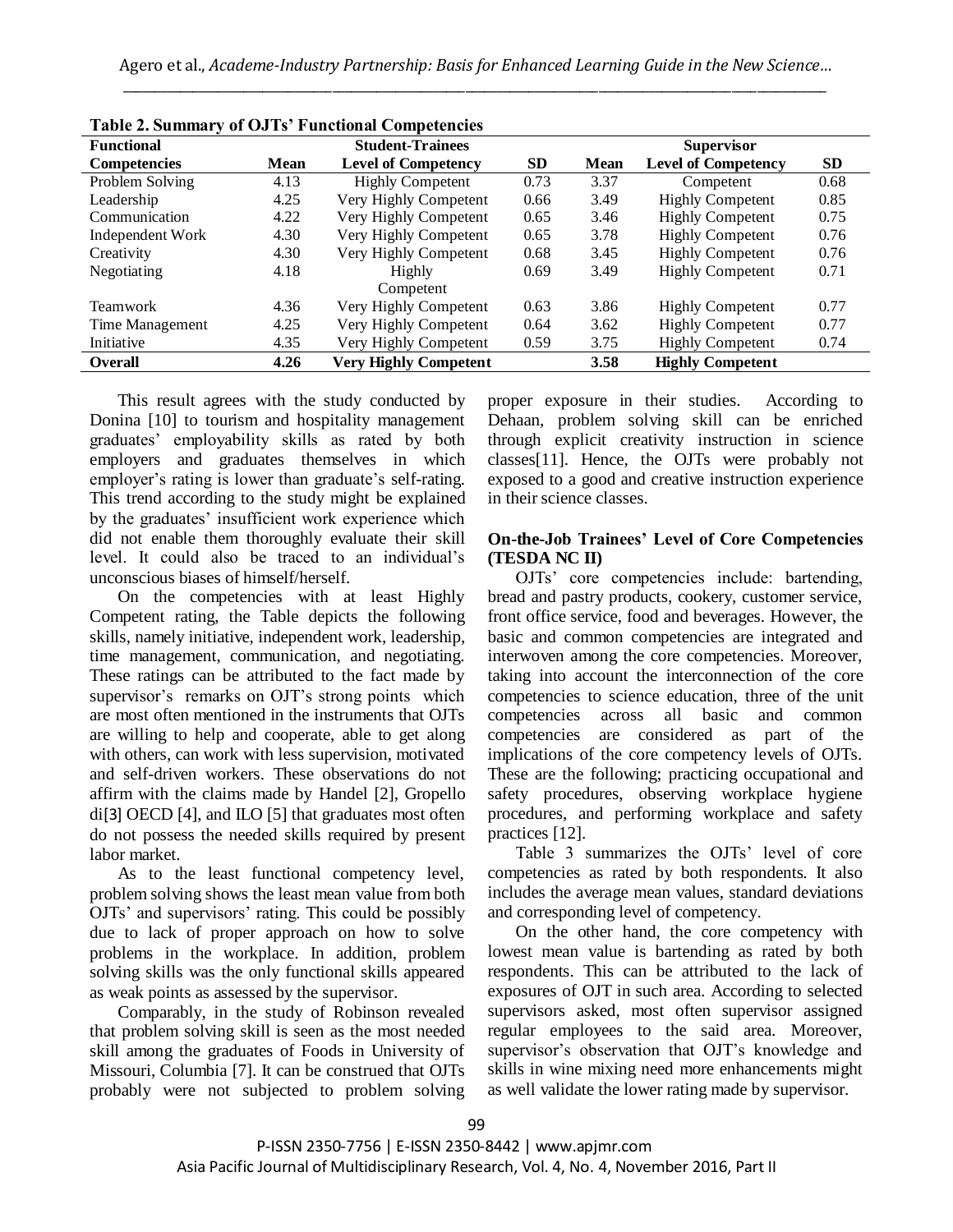| <b>Table 3.Summary of OJ Is' Core Competencies</b> |             |                            |                         |                   |           |                         |  |
|----------------------------------------------------|-------------|----------------------------|-------------------------|-------------------|-----------|-------------------------|--|
| Core                                               |             | <b>OJT</b>                 |                         | <b>Supervisor</b> |           |                         |  |
| <b>Competencies</b>                                |             | <b>Level of Competency</b> |                         |                   |           | Level of                |  |
|                                                    | <b>Mean</b> | <b>SD</b>                  |                         | <b>Mean</b>       | <b>SD</b> | Competency              |  |
| Bartending                                         | 3.68        | 1.00                       | <b>Highly Competent</b> | 3.10              | 0.82      | Competent               |  |
| <b>Bread and Pastry Products</b>                   | 3.95        | 0.86                       | <b>Highly Competent</b> | 3.39              | 0.88      | Competent               |  |
| Cookery                                            | 4.27        | 0.76                       | Very Highly Competent   | 3.49              | 0.93      | <b>Highly Competent</b> |  |
| <b>Customer Services</b>                           | 4.17        | 0.85                       | <b>Highly Competent</b> | 3.50              | 0.84      | <b>Highly Competent</b> |  |
| <b>Front Office Services</b>                       | 3.72        | 1.09                       | <b>Highly Competent</b> | 3.22              | 1.03      | Competent               |  |
| Food and Beverages                                 | 4.48        | 0.71                       | Very Highly Competent   | 3.78              | 0.79      | <b>Highly Competent</b> |  |
| <b>Overall</b>                                     | 4.05        |                            | <b>Highly Competent</b> | 3.41              |           | <b>Highly Competent</b> |  |
|                                                    |             |                            |                         |                   |           |                         |  |

**Table 3.Summary of OJTs' Core Competencies**

However, the result shows that the overall rating of supervisor on OJTs' core competencies is Highly Competent which reveals contrary to the report of ILO that the competencies required for the new jobs are not possessed by the graduates [5].

This study finds that the descriptive levels of OJTs' functional competencies as assessed by supervisors are lower compared to OJT's self-ratings. The lower ratings are probably due to the need of more retention of knowledge and skills from educational training [13]. Among the functional competencies rated, problem solving skill has the least rating with a Competent level, which might be due to OJT's less tendency on handling work challenges and problems systematically as pointed out by supervisors. Moreover, the lack of students' engagement in difficult process of transforming abstract established knowledge content into content for making action in science courses might as well substantiate the OJT's motivation on more retention of problem solving skills. In addition, the study also reveals some of the supervisor's specific observations the necessary to lead exemplary level of knowledge in manipulating tools and equipment in workplace especially in food sanitation and cleaning operation for leadership skills. Furthermore, the supervisors highlighted also the OJT's articulation in expressing themselves creatively in a variety of ways.

On the other hand, the general rating for OJT's core competencies is Highly Competent as rated by both respondents. However, with regards to bartending, bread and pastry products, and front office services, the OJT's level of competencies are only Competent as rated by supervisors and Highly Competent as rated by OJT themselves. This Competent rating might possibly due to OJT's need for improvement in wine making, bread baking, and familiarization on finance records as to which OJTs got the lowest mean for the indicator on conducting

night audit as these were revealed in the research instruments as OJT's weak points.

## **Instructional Initiatives for STS Course Offering**

The changing realities spurred by globalization underscore the shift in contemporary international education discourse to lifelong learning, and from education as transmission of expert knowledge to education as building learner competencies-including learning to learn [9]. This CHED memorandum order mandates on using the Outcome-Based Education for Higher Education Institutions. Thus, it is from the this context that this instructional initiative through a learning guide for Science, Technology, and Society (STS) offered as General Education for the BSHM and BSIT-Food Preparation and Services programs in Cebu Technological University- Main Campus (CTU-MC) is constructed using the principle of OBE.

The course outcomes of this STS course design are anchored based on University's VMGO, Institutional outcomes, program outcomes which are translated and reflected course outcomes. The course description and topic outline stem from the directive of CMO No. 20 series of 2013. The course topic outline includes a review of the history of science and technology globally which is grounded on an understanding of the basic science concepts that examine the science and technology developments throughout human society: politically, economically, socially including culturally [15]. Apart from these, the course also focuses on current issues to choose from namely: Food Security, the Environment and Natural Resource Management, Biotechnology including Genetic Engineering, Medical Ethics, Health Policy, Neurobiology, Revolution of ICT, Intellectual Property Rights over Patents and Discoveries from Bioprospecting, Weapons of Mass Destruction, and Impact Assessment of Technology, which arise from the applications of science and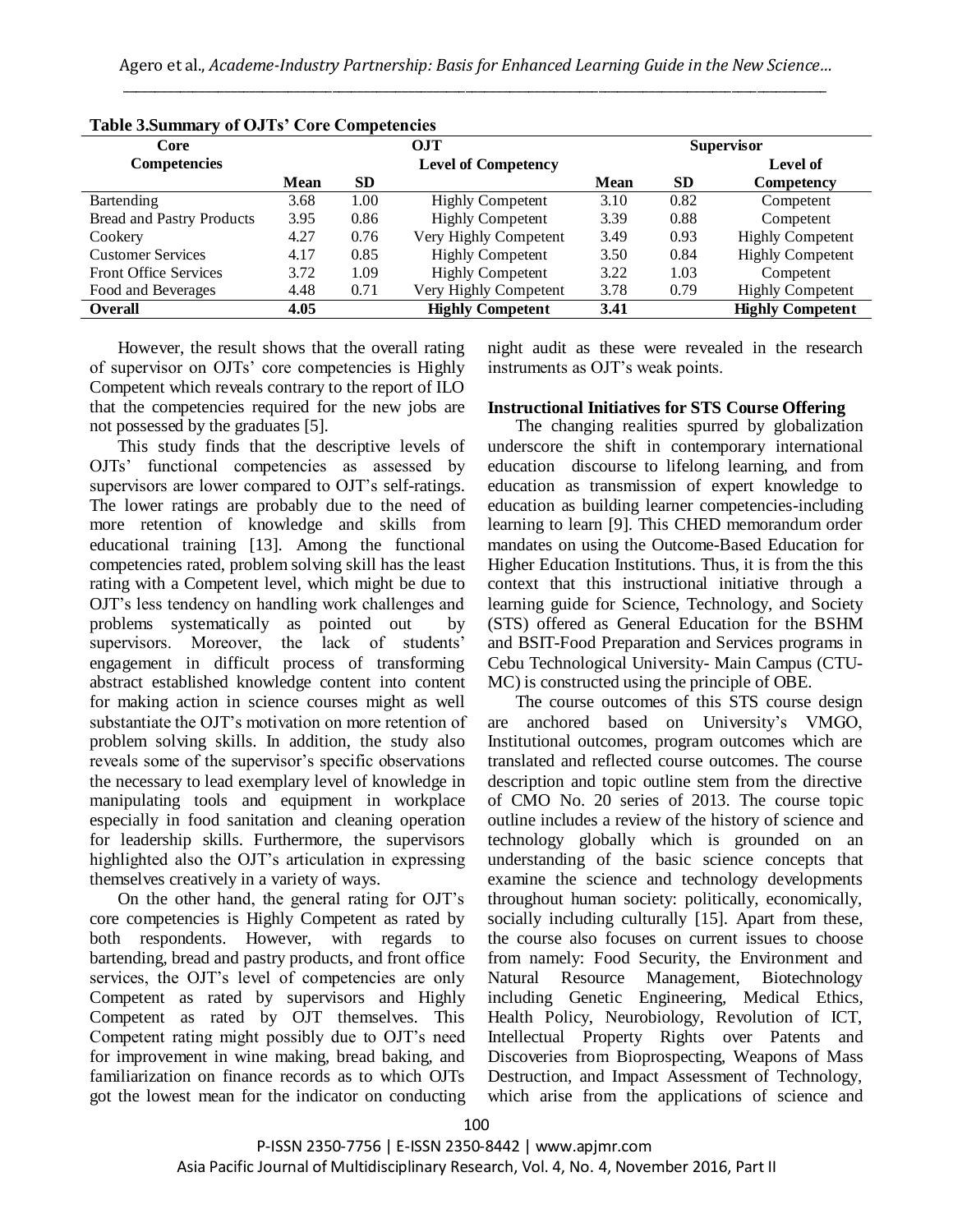technology and how such applications relate to ethical and political decision in both the public and private sectors and their effects on society and life in general[14].

Furthermore, the study guide will be used by both science professors and students of BSHM and BSIT-Food Preparation and Services in their STS classes. It heightens and substantiates the course design intended to enhance the students' competencies specifically on problem solving as apparently indicated from the research results.

Classroom learning activities play a significant effect in students' development of competencies. Both theories of Constructivism and Learning by Doing of Jean Piaget and John Dewey believe that "students are active learners who construct knowledge for themselves" [15]. Thus, choosing learning activities in the classroom that utilize active participation of students enrich students' competencies. In using the study guide, each chapter is presented in the following manner; chapter title, overview of the chapter, learning outcomes, guide questions, concept map, reading resources, learning activities which signify the result of the study on functional skills that the students need to further enhance, and the assessments relating to the outcomes of the specific topics.

#### **CONCLUSION AND RECOMMENDATIONS**

The claimed job-skills mismatch as the authors cited in the literature was not in the level of competency of OJTs. Based on the findings of the study where OJTs were found to be weak in problem solving skills, the researchers have developed an enhanced Science Learning initiative.

There may be more possibilities of future research from this dissertation. If this research were to be spread out to longitudinal study, the following are recommended: Based on this study's approach, a correlational study between faculty and student's assessment on their functional competencies would also be conducted to strengthen the evaluation of students' skills and knowledge. Given that the result of this study provides the basis for the functional skills as determinants of the core competencies in science related courses, approaches that will be used in the science classroom would be outcomes based learning. While the globalization consistently demands for global competent graduates, it would be necessary for the educational institution to provide a syllabus of internship to their partner industries that informs the

employer about the aims, tasks and expected learning outcomes of the OJTs. The approach used in this study would also be significant to other courses offering in a higher education institution for a thorough assessment of students' functional competencies assessment for an effective learning intervention.

#### **REFERENCES**

- [1] SEI-DOST, (2011). International migration of science and technology (s & t) manpower ofws.Manila: SEI-DOST
- [2] Handel, Michael J.(2005). "Workers skills and Job requirements is there a mismatch?.*Economic Policy Institute*, 1660 L Street, NW, Suite 1200, Washington DC. Retrieved fromhttp://www.channelingreality.com/Documents/ worker\_skills-e.pdf
- [3] Gropello di, Emmanuela (2010). "PHILIPPINES SKILLS REPORT: Skills for the labor market in the Philippines"human development department East Asia & Pacific Region. *Retrieved*formhttp://siteresources.worldbank.org/EA STASIAPACIFICEXT/Resources
- [4] OECD (2013), OECD Skills Outlook 2013: First results from the survey of adult skills, OECD Publishing. Retrieved from http://dx.doi.org/10.1787/9789264204256-en
- [5] International Labor Organization (2013). Global trends 2013: Recovering from a second job dip? International Labor Office. Geneva. Retrieved from http://www.ilo.org/wcmsp5/groups/public/-- dgreports/---dcomm/-

publ/documents/publication/wcms\_202326.pdf

- [6] "PROJECT JOBSFIT: THE DOLE 2020 VISION: Summary of findings and recommendations". *created*June 2013 from www.dole.gov.ph
- [7] Robinson, J. (2006). Graduates' and employers' perceptions of entry-level employability skills needed by agriculture, food and natural resources graduates. Dissertation.University of Missouri-Columbia.
- [8] Kearney, J. (1999). Outcome-Based education.final report. College of Education University of Idaho, Moscow. Created January 29, 1999 from [www.eric.gov./](http://www.eric.gov./) Eric Document Reproduction Service No. ED 373457
- [9] CMO No. 46, series 2012. Policy Standard to Enhance Quality Assurance (QA) in Philippine
- [10] Higher Education through Outcomes-Based and Typology Based QA, Section 11, p. 4
- [11] Donina, A. (2014). The compliance of tourism education with industry needs in Latvia. European Journal of Tourism, Hospitality and Recreation